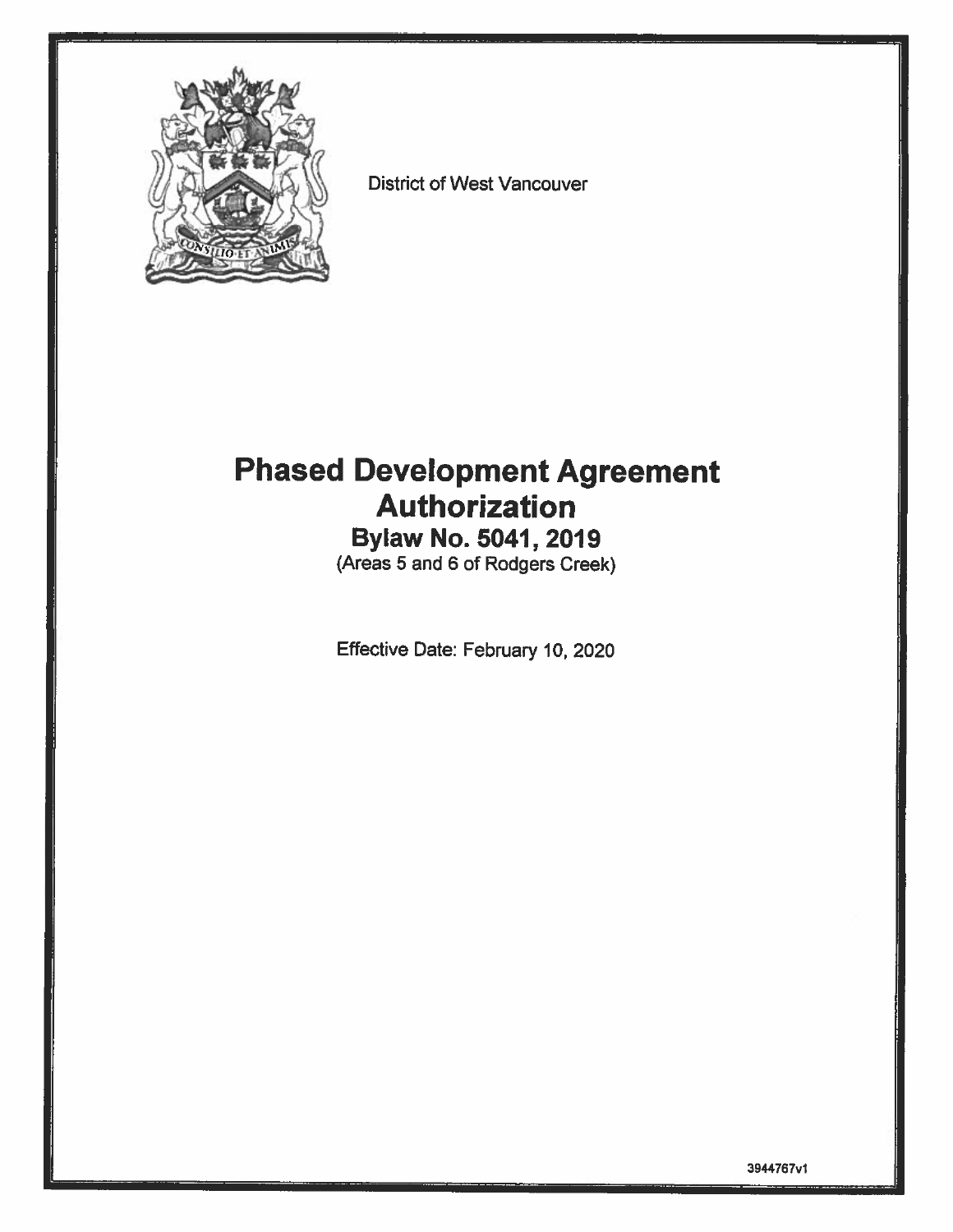District of West Vancouver

# Phased Development Agreement Authorization Bylaw No. 5041, 2019

(Areas 5 and 6 of Rodgers Creek)

# Table of Contents

| Schedule A - Phased Development Agreement with British Pacific Properties |
|---------------------------------------------------------------------------|
|                                                                           |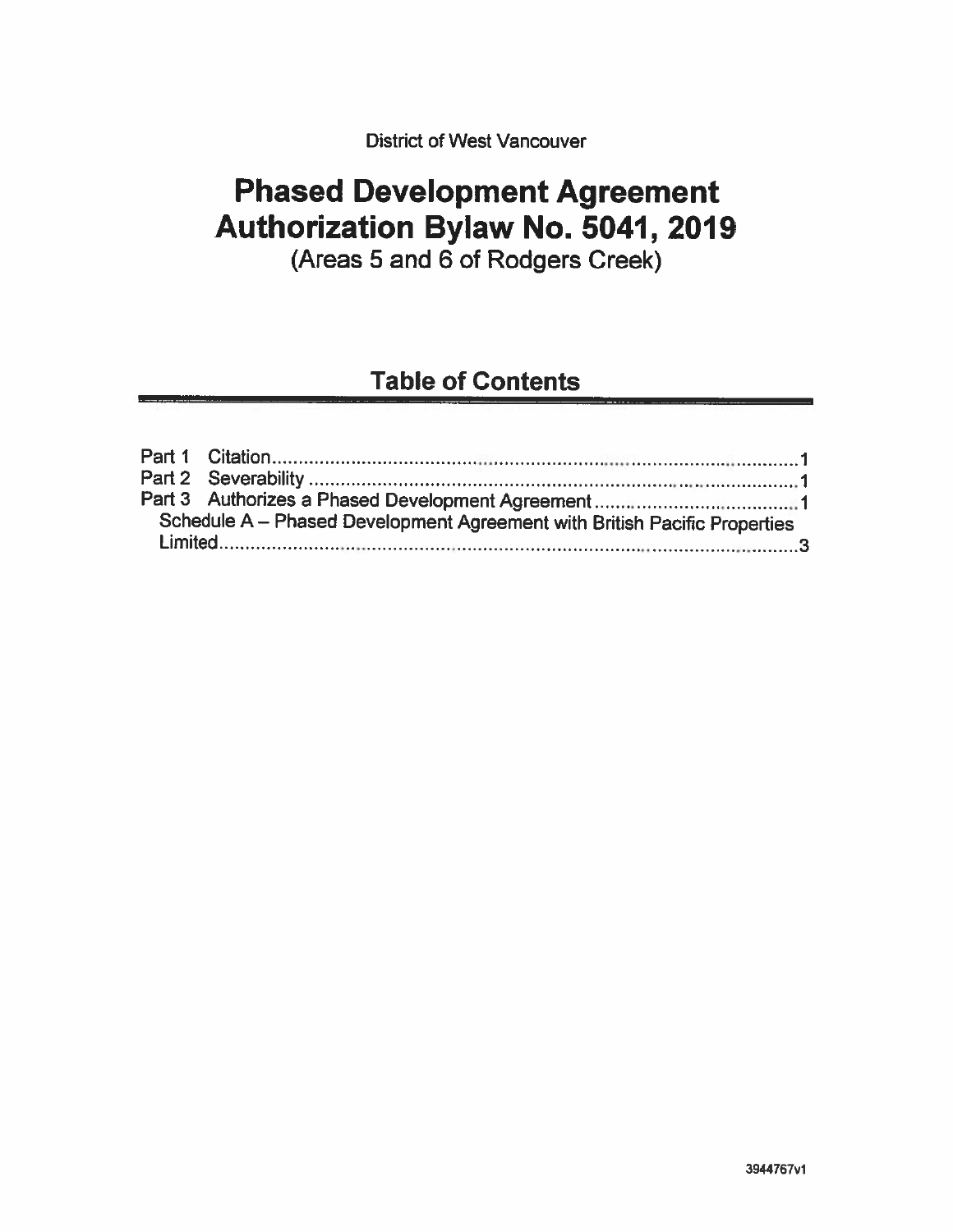District of West Vancouver

# Phased Development Agreement Authorization Bylaw No. 5041, 2019 (Areas 5 and 6 of Rodgers Creek)

<sup>A</sup> bylaw to enter into <sup>a</sup> Phased Development Agreement between the District of West Vancouver and British Pacific Properties Limited.

WHEREAS under the Local Government Act Council may by bylaw enter into <sup>a</sup> <sup>p</sup>hased development agreement with <sup>a</sup> developer; and

WHEREAS Council published notices of its intention to enter into <sup>a</sup> <sup>p</sup>hased development agreement with British Pacific Properties Limited, and held <sup>a</sup> public hearing in respect of this bylaw in accordance with the Local Government Act;

NOW THEREFORE, the Council of the District of West Vancouver enacts as follows:

## Part I Citation

1.1 This bylaw may be cited as Phased Development Agreement Authorization Bylaw No. 5041, 2019.

# Part 2 Severability

2.1 If <sup>a</sup> portion of this bylaw is held invalid by <sup>a</sup> Court of competent jurisdiction, then the invalid portion must be severed and the remainder of this bylaw is deemed to have been adopted without the severed section, subsection, paragraph, subparagraph, clause or <sup>p</sup>hrase.

## Part <sup>3</sup> Authorizes <sup>a</sup> Phased Development Agreement

3.1 Attached to this bylaw as Schedule "A" and forming part of this bylaw is <sup>a</sup> copy of <sup>a</sup> Phased Development Agreement between the District of West Vancouver and British Pacific Properties Limited (the "PDA").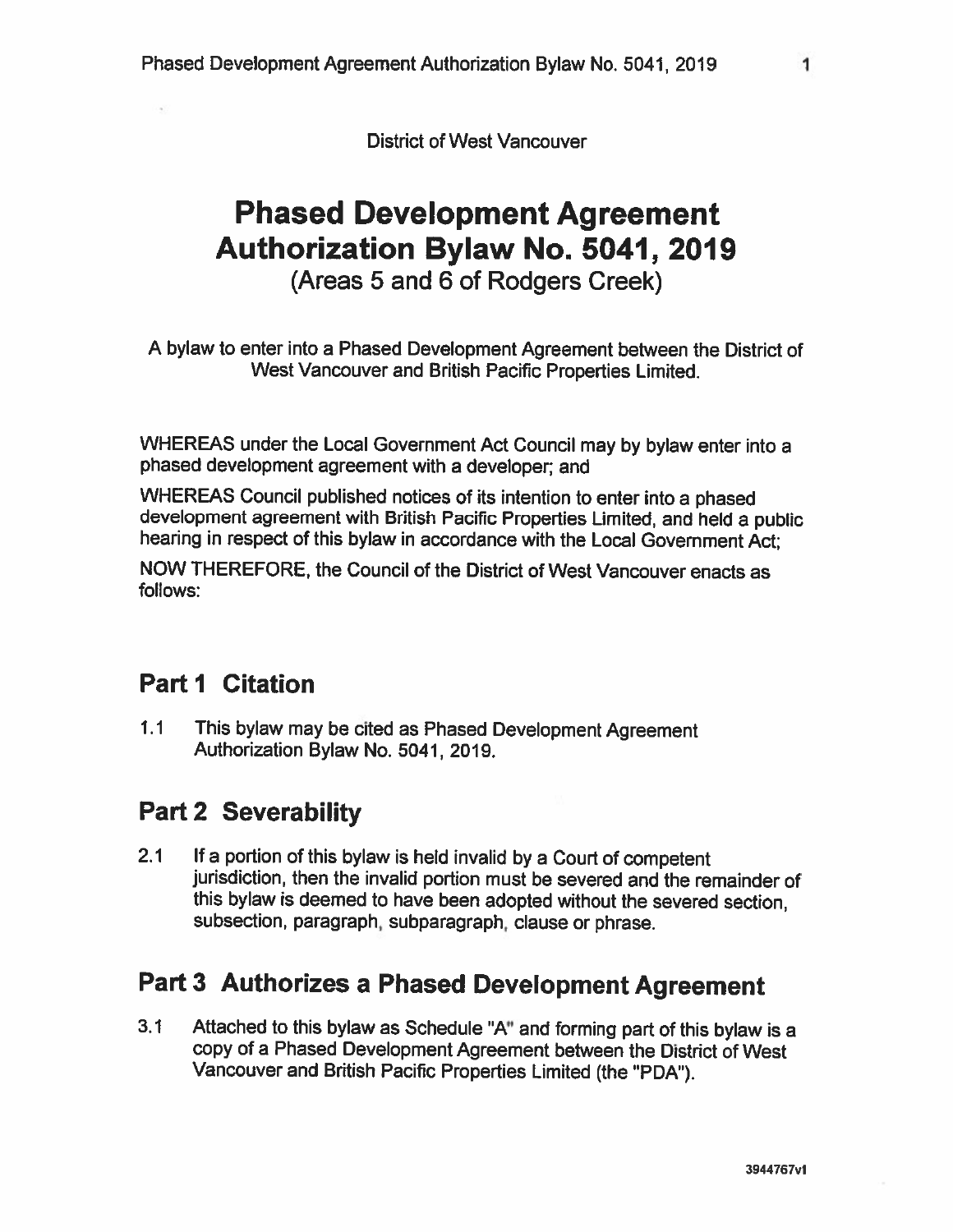3.2 The District is hereby authorized to enter into the PDA, and the Mayor and Clerk are authorized to execute the PDA on behalf of the District.

### **Schedules**

Schedule A — Phased Development Agreement with British Pacific Properties **Limited** 

READ A FIRST TIME on October 28, 2019

PUBLICATION OF NOTICE OF PUBLIC HEARING on November 22 and 27, 2019

PUBLIC HEARING HELD on December 3, 2019

READ A SECOND TIME on December 3, 2019

READ A THIRD TIME on December 3, 2019

ADOPTED by the Council on February 10, 2020

NSooth

Mayor

- The c

Corporate Officer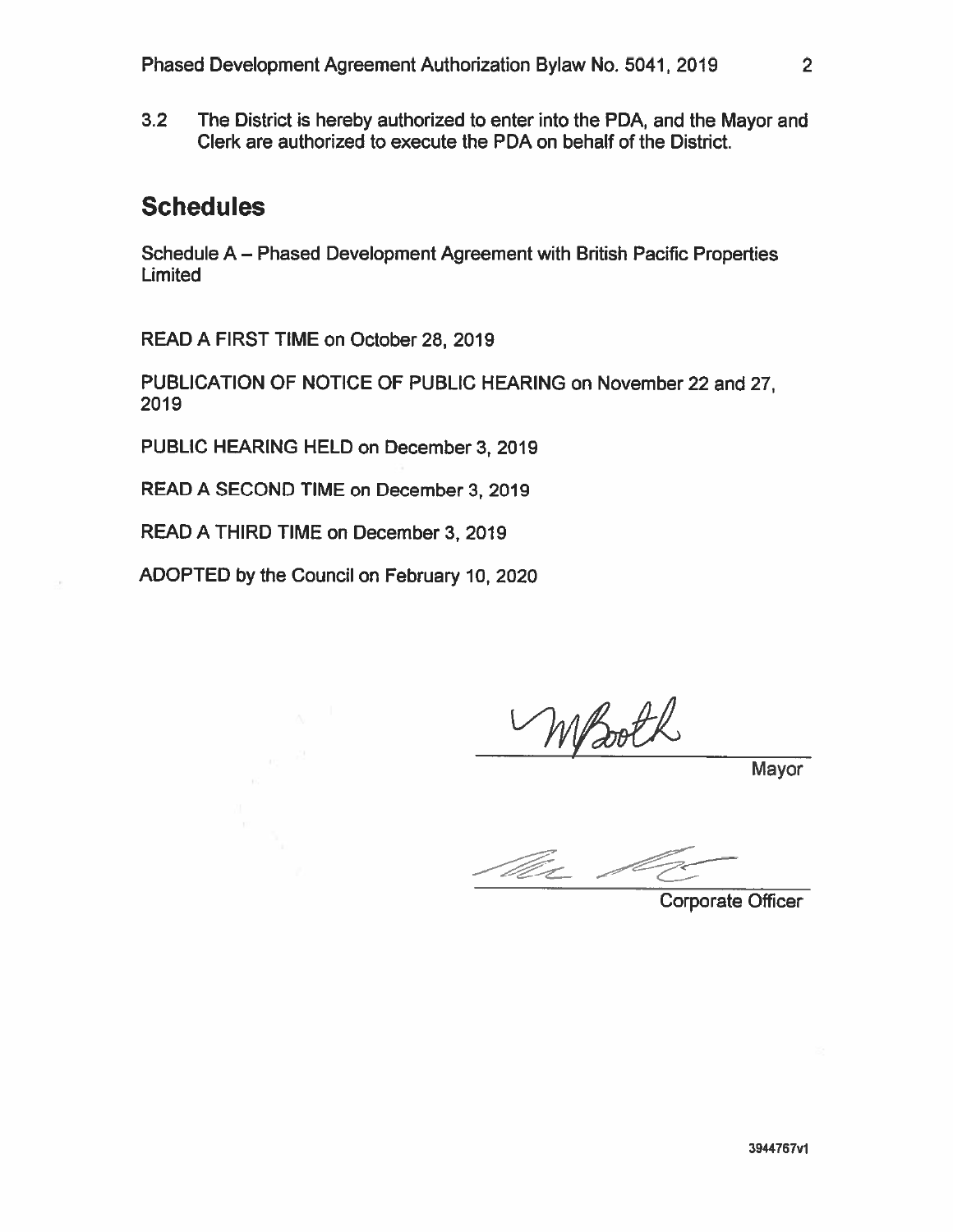# Schedule A — Phased Development Agreement with British Pacific Properties Limited

85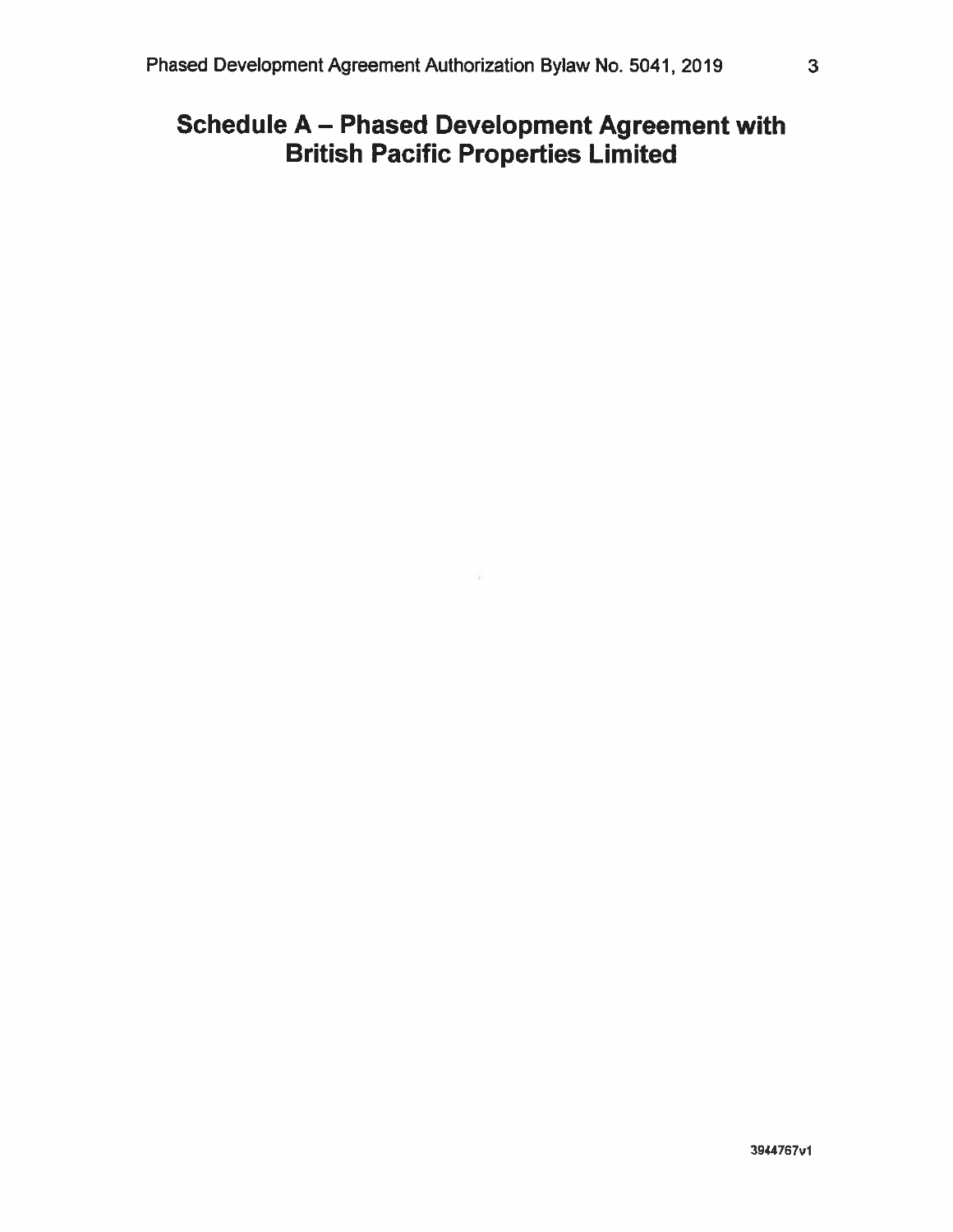#### PHASED DEVELOPMENT AGREEMENT —Schedule A

This Agreement dated for reference the \_\_\_\_\_\_ day of\_\_\_\_\_\_\_\_\_\_\_\_\_\_\_\_\_\_\_\_\_\_\_\_ is

AMONG:

#### THE DISTRICT OF WEST VANCOUVER

(the "District")

AND:

#### BRITISH PACIFIC PROPERTIES LIMITED

("BPP")

(BPP is referred to in this Agreement as "the Owners")

WHEREAS:

- A. BPP is the registered owner of land legally described in Schedule A;
- B. The Owners have applied to the District for an amendment to the District's land use bylaw by way of Zoning Bylaw No.4662, 2010, Amendment Bylaw No. 5044, <sup>2019</sup> (the "Zoning Amendment Bylaw") to permit the development on the Owners' land of <sup>a</sup> range of residential uses and associated civic and community uses;
- C. The Owners wish to provide certain amenities and features in the development of the Land, and the parties wish to ensure that the provisions of the District' zoning bylaw as amended by the Zoning Amendment Bylaw continue to apply to the Land for the period more particularly set out in this Agreement; and
- 0. The Council of the District has <sup>g</sup>iven notice and held <sup>a</sup> public hearing and has, by bylaw, authorized the execution of this Agreement;

NOW THEREFORE in consideration of the mutual promises set out in this Agreement, the parties agree pursuant to section 516 of the Local Government Act as follows:

#### INTERPRETATION OF AGREEMENT

1. In this Agreement, the term "Land" refers to all of the land referred to in Schedule A.

#### APPLICATION OF AGREEMENT

2. This Agreement applies to the Land, including any parcels of land into which the Land may be subdivided. This Agreement applies to the Land, and any subdivided portions thereof, and to no other land.

#### BYLAW AMENDMENTS NOT TO APPLY

3. For the term of this Agreement, any amendment or repeal of section <sup>603</sup> of Zoning Bylaw No. 4662, <sup>2010</sup> shall not apply to the Land, except: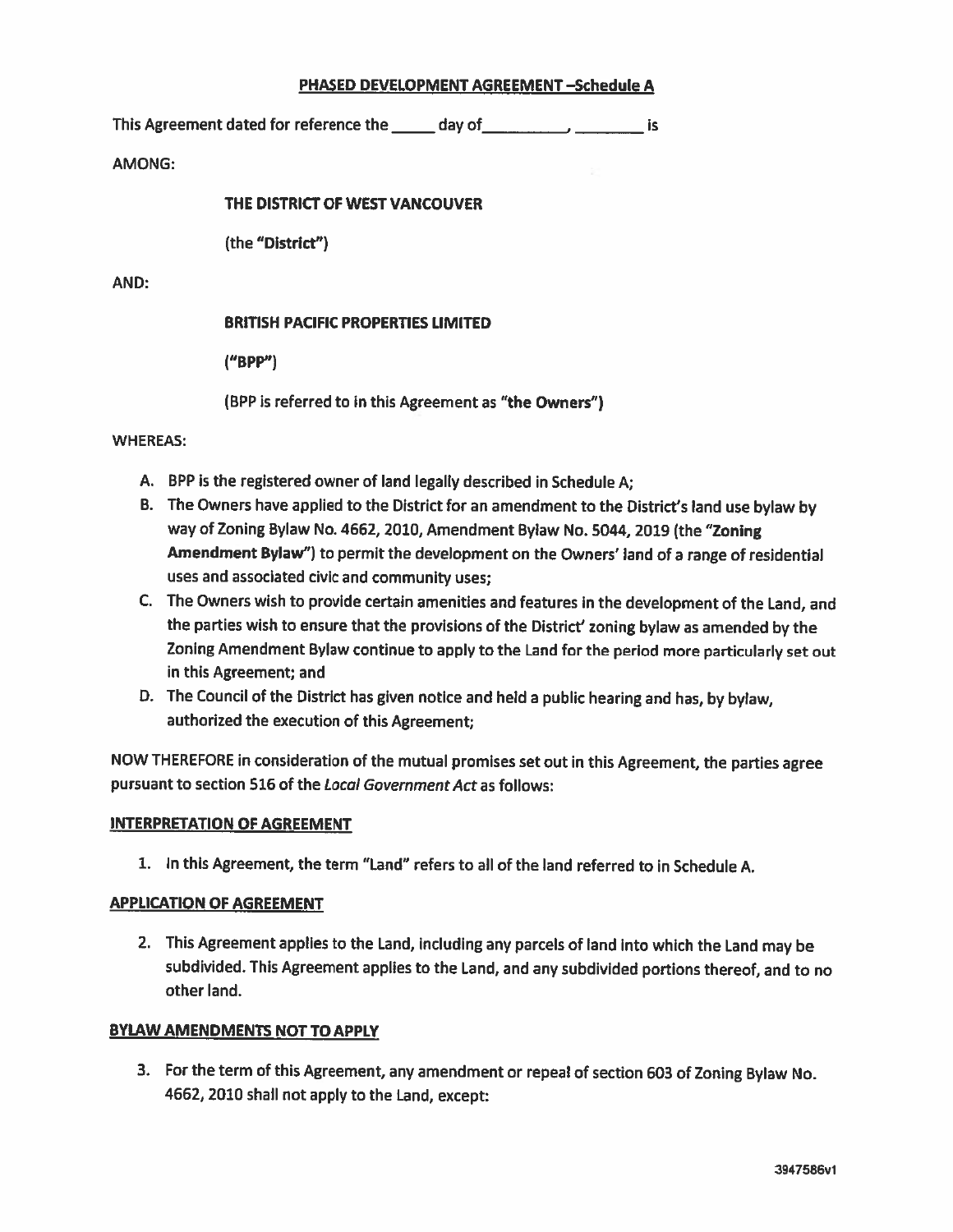- (a) as provided in section 516(6) of the Local Government Act; or
- (b) to the extent that the Owners of any parcel comprising the Land agrees in writing that the amendment or repeal shall apply to that Land, provided that the Owners agree that any amendment of that section or any other section of the Zoning Bylaw that permits accessory housing generally within the District, being the use of land or buildings for <sup>a</sup> second dwelling unit additional to the principal dwelling unit on land or in <sup>a</sup> building, shall apply to the Land.
- 4. For certainty, and without limiting section 3, the District agrees that any development permit or building permit that would be issuable in respect of the Land on the date of adoption of the Zoning Amendment Bylaw will be issued throughout the term of this Agreement in accordance with the District's Official Community Plan and Building Bylaw No.4985, <sup>2018</sup> respectively, despite any amendment or repeal of the bylaw provisions specified in section 3 that would otherwise prevent the issuance of the permit.

#### TERM OF AGREEMENT

- 5. The term of this Agreement is <sup>10</sup> years commencing on the date of adoption of the Phased Development Agreement Authorization Bylaw No. 5041, 2019, and terminating  $on$
- 6. The parties may terminate this Agreement at any time by written agreement of all parties.
- 7. If the amenities and features of the development are not provided to the standards and at the times set out in sections <sup>8</sup> through 10, on which questions the opinion of the District shall be determinative provided that the District may not act unreasonably, the District may at its option terminate this Agreement by providing notice in writing to the Owners, provided that the District has at least two (2) months prior to <sup>g</sup>iving such notice, advised each of the Owners in writing of any alleged failure (the "Default Notice") to provide such amenities and features in accordance with this Agreement and the Owners have not corrected the deficiency to the reasonable satisfaction of the District, or if such default reasonably requires longer than two (2) months to remedy, the Owners have failed to substantially commence remedying such default within two (2) months after receipt of the Default Notice to the reasonable satisfaction of the District, or has failed to substantially complete remedying the default within six (6) months after receipt of the Default Notice to the reasonable satisfaction of the District.

#### AMENITIES AND FEATURES OF THE DEVELOPMENT

8. The Owners shall provide the amenities listed in Schedule <sup>B</sup> at the times specified in Schedule B, and references to areas of the Land in Schedule B are references to the areas identified in Schedule B1. The standards for any amenities to be constructed must be no lower than those described in the Rodgers Creek Area Development Plan Overview Report dated March 7, 2008, and must be approved in writing by the District prior to construction.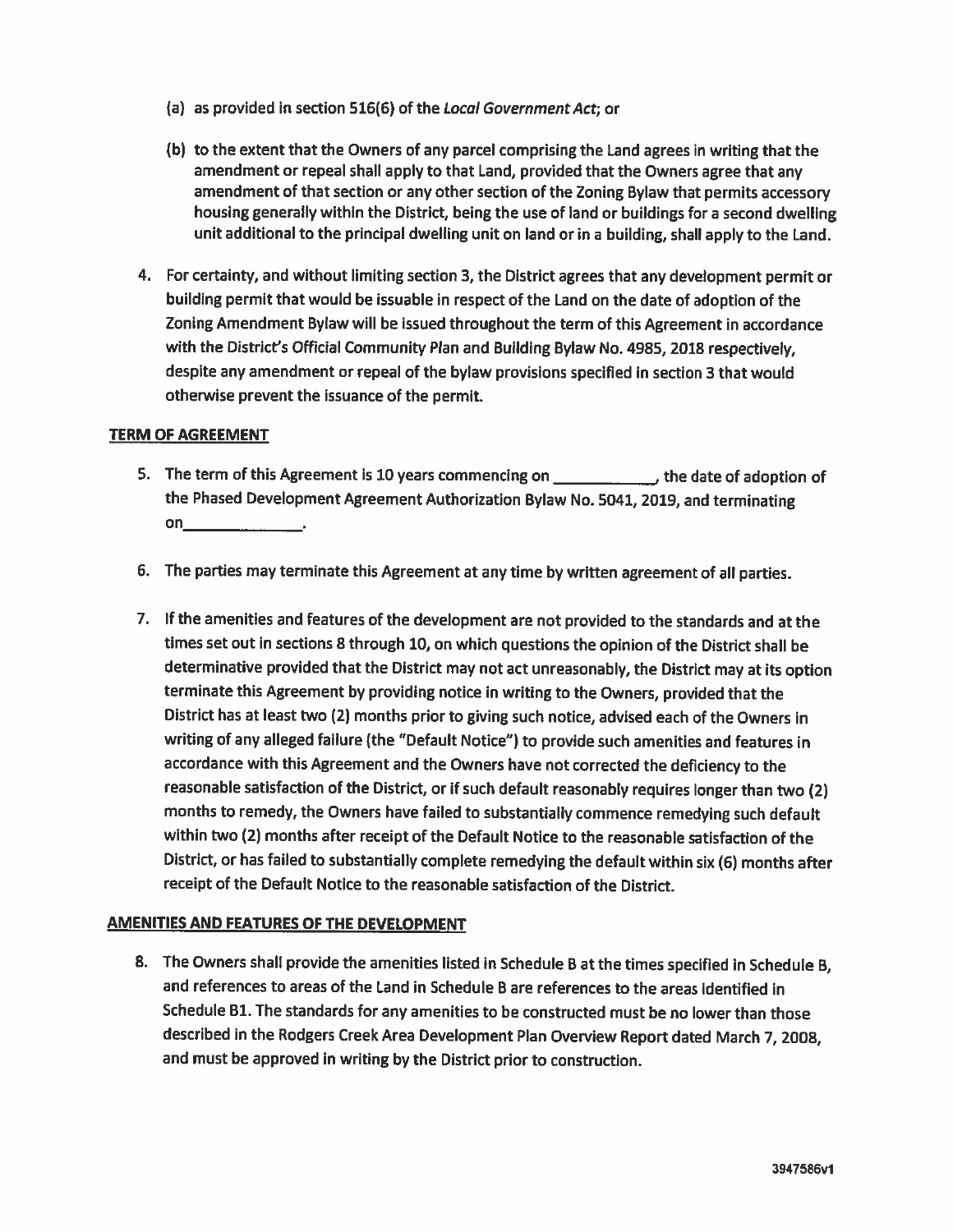- 9. To the extent that such building features may be incorporated in the development of the Land without contravening the B.C. Building Code, buildings and structures on the Land including service infrastructure provided by any of the Owners must comply with the green building and building adaptability standards sets out in Schedule C.
- 10. Section <sup>9</sup> does not exempt any Owner from complying with any provincial or District law of general application that may impose <sup>a</sup> more onerous standard, and for that purpose <sup>a</sup> standard is more onerous if it provides <sup>a</sup> greater level of protection to the environment or greater accessibility to persons with disabilities.

#### SUBDIVISION OF ThE LAND

11. The parties acknowledge that, at the request of the Owners, the Zoning Amendment Bylaw establishes development density limits and requirements on an area basis so as to provide maximum flexibility to the Owners in <sup>p</sup>lanning the subdivision and development of the Land. No Owner may subdivide any parcel comprising the Land unless, concurrently with the subdivision, the Owner grants to the District a covenant under section 219 of the Land Title Act restricting the use of the Land and the construction of buildings and structures on the Land such that the regulations contained in the Zoning Amendment Bylaw in respect of the Land are made applicable to the individual parcels created by the subdivision in <sup>a</sup> manner satisfactory to the District, acting reasonably.

#### ASSIGNMENT OF AGREEMENT

- 12. The Owners may assign this Agreement in whole or in relation to any parcel into which the Land may be subdivided, if;
	- (a) the District, acting reasonably, consents in writing to the assignment and the assignee has executed and delivered to the District <sup>a</sup> notice of assumption and has entered into an assignment agreement with the Owners; or
	- (b) the assignment is to <sup>a</sup> developer licensed to do business in the District that has executed and delivered to the District <sup>a</sup> notice of assumption and has entered into an assignment agreement with the Owners assigning the Agreement.

#### AMENDMENT OF AGREEMENT

13. The parties may in writing agree to minor amendments to this Agreement, and for that purpose <sup>a</sup> "minor amendment" is an amendment to section 5 of Schedule B or to Schedule C.

#### SPECIFIC PERFORMANCE

14. The Owners agree that the open space, Mountain Path, activity nodes, wetlands, trails and trail connections and highway rights of way described in Schedule <sup>B</sup> are uniquely located properties and if BPP fails to dedicate such lands to the District or grant to the District statutory rights of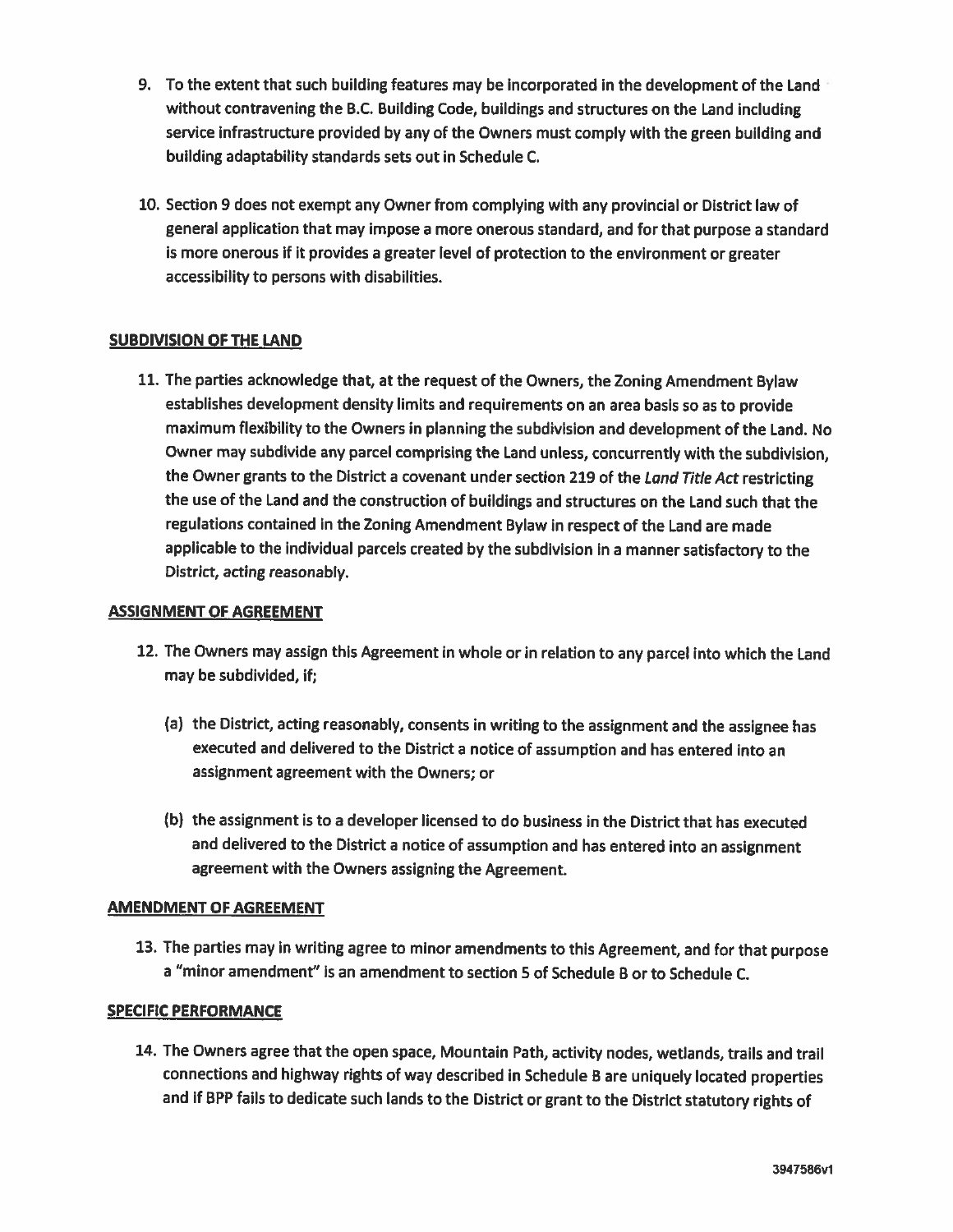way in respect of such lands, as described in Schedule B, the Owners agree that the District shall be entitled to an order of specific performance for the dedication or grant, but the District is not precluded from claiming an award of damage for the Owners' breach.

#### GENERAL TERMS AND CONDITIONS

- 15. Any notice permitted or required by this Agreement to be <sup>g</sup>iven to either party must be <sup>g</sup>iven to that party at the address set out above, or to any other address of which the party has <sup>g</sup>iven the other party notice in writing expressly for the purposes of this Agreement.
- 16. Except as expressly set out in this Agreement, nothing in this Agreement shall prejudice or affect the rights and powers of the District in the exercise of its functions under the Community Charter or the Local Government Act or any of its bylaws, or those of the District's approving officer under the Land Title Act, Strata Property Act or Bare Land Strata Regulations.
- 17. Any opinion, decision, act or expression of satisfaction or acceptance provided for in this Agreement may be taken or made by the District's Director of Planning and Development Services, unless expressly provided to be taken or made by another official of the District.
- 18. No provision of this Agreement is to be considered to have been waived by the District unless the waiver is expressed in writing by the District. The waiver by the District of any breach by any of the other parties of any provision is not to be construed as or constitute <sup>a</sup> waiver of any further or other breach.
- 19. Whenever in this Agreement the District is required or entitled to exercise any discretion in the granting of consent or approval, or is entitled to make any determination, take any action or exercise any contractual right or remedy, the District may do so in accordance with the contractual provisions of this Agreement and no public law duty, whether arising from the principles of procedural fairness or the rules of natural justice or otherwise, shall have any application in the interpretation or implementation of this Agreement except to the extent that such duty arises as <sup>a</sup> matter of public law.
- 20. The Owners shall indemnify and save harmless the District, its officers, employees, Council members, agents and others (the "District Representatives") from and against any and all actions, causes of action, liabilities, demands, losses (but not loss of profits), damages, costs, expenses (including actual fees of professional advisors), remediation of contamination costs, fines, penalties and other harm of any kind whatsoever, whether related to death, bodily injury, property loss, property damage, property contamination or consequential loss or damage, suffered or incurred by the District or any of the District Representatives, directly or indirectly, arising from, resulting from, connected with or related to:
	- (a) death, bodily injury, damage to or loss of any property or other incident or occurrence during the construction or provision of the amenities and other development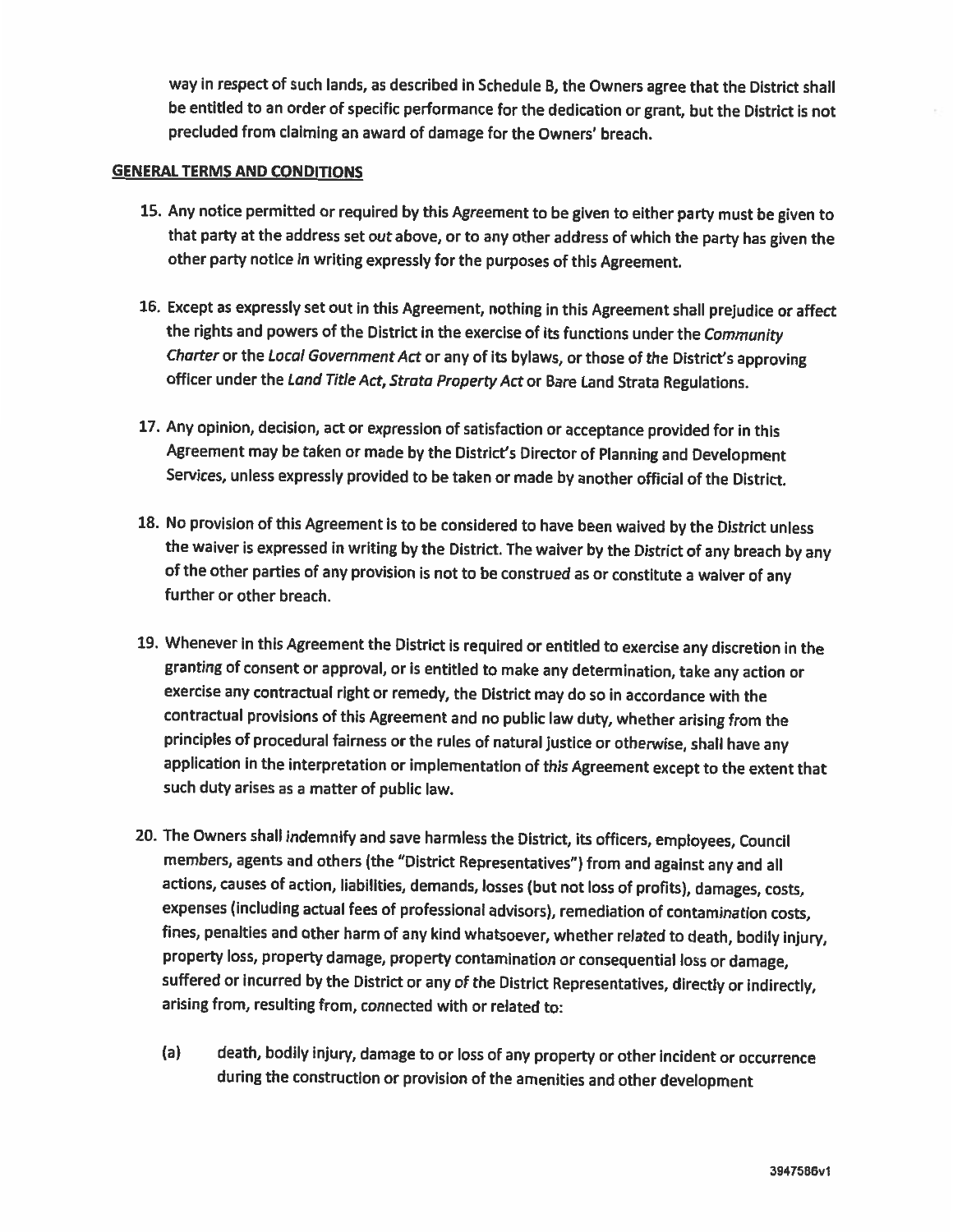#### contemplated by this Agreement;

- (b) any default or breach of this Agreement by the Owners; and
- Cc) any wrongful act, omission or negligence of the Owners or their directors, officers, employees, agents, contractors, subcontractors, licenses, or others for whom they are responsible in law with respect to the covenants and obligations of the Owners pursuant to this Agreement.
- 21. This indemnity shall survive any conclusion or other termination of this Agreement, in relation to any matter arising prior to it.
- 22. If any Owner is delayed or prevented from the performance of any covenant or agreement required hereunder to reason of any unavoidable cause, then performance of such covenant or agreement shall be excused for the period during which such performance is delayed or prevented and the time for the performance thereof shall be extended accordingly. For the purposes of this section, "unavoidable cause" means any event or contingency beyond the reasonable control of the Owner, including without limitation <sup>a</sup> delay caused by weather conditions, power failure, fire or other casualty, governmental laws, regulations or controls, civil commotion, insurrection, sabotage, invasion, rebellion, military or usurped power, war or war like operations and acts of God but excluding <sup>a</sup> delay caused by lack of funds.
- 23. Time is of the essence of this Agreement and will remain of the essence notwithstanding the extension of any dates.
- 24. The obligations and covenants of the parties comprising the Owners shall be several only, and not joint and several.
- 25. The Owners acknowledge and agree that the District, acting reasonably, may, despite any public law limitations on the withholding of building permits and occupancy permits, withhold building permits and occupancy permits for the purpose of ensuring compliance with and administrating the terms of this Agreement.
- 26. The District may, during the construction of any amenity required by this Agreement, appoint from time to time an employee or official to represent the interests of the District under this Agreement and advise the Owners in writing of such appointment, and the Owners shall for that purpose provide to the District's representative reasonable access to all documents related to the construction including but not limited to <sup>p</sup>lans, permits, specifications, Building Code analyses, receipts, waybills, shipping documents and contracts, and reasonable access to the site of construction and all construction facilities. The Owners agree that the viewing of this documentation by the District's representative does not create any legal obligation, in tort or otherwise, on the part of the District or its representative whether or not comments are <sup>g</sup>iven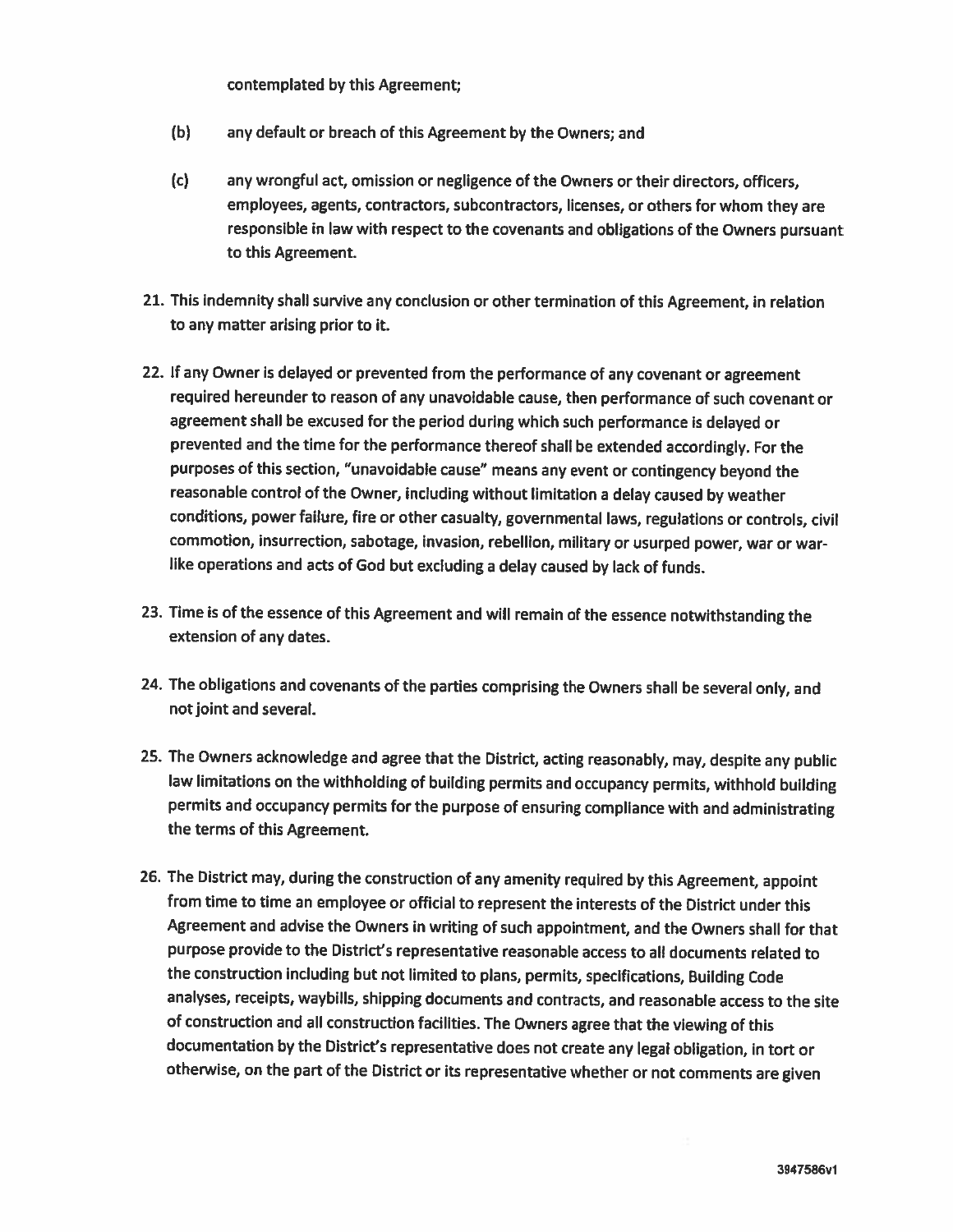to the Owners and whether or not the Owners choose to act on comments that are <sup>g</sup>iven.

27. This Agreement may be executed in counterparts.

THE DISTRICT OF WEST VANCOUVER By its authorized signatories:

BRITISH PACIFIC PROPERTIES LIMITED By its authorized signatories: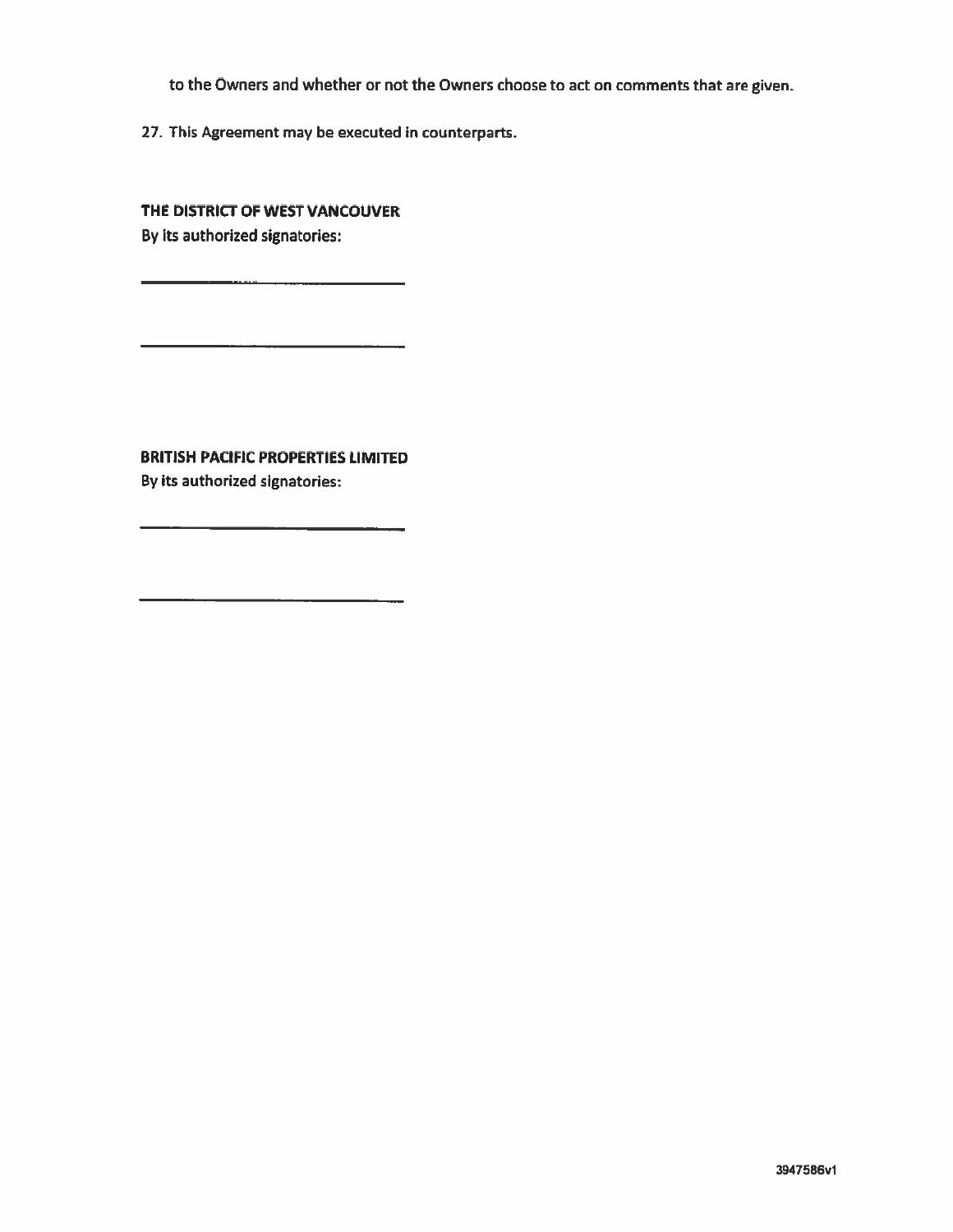| <b>SCHEDULE A – BPP LAND</b> |  |  |  |
|------------------------------|--|--|--|
|------------------------------|--|--|--|

| <b>PID</b>  | <b>LEGAL DESCRIPTION</b>                                                                                                                                               |
|-------------|------------------------------------------------------------------------------------------------------------------------------------------------------------------------|
| 010-060-456 | LOT 14, BLOCK C, DISTRICT LOT 888, PLAN 2056; EXCEPT: PART PLAN LMP<br>12499                                                                                           |
| 010-060-472 | LOT 15, BLOCK C, DISTRICT LOT 888, PLAN 2056; EXCEPT: LMP 12499                                                                                                        |
| 010-060-529 | LOT 16, BLOCK C, DISTRICT LOT 888, PLAN 2056                                                                                                                           |
| 010-059-903 | LOT 9, BLOCK B, DISTRICT LOT 888, PLAN 2056                                                                                                                            |
| 010-059-946 | LOT 10, BLOCK B, DISTRICT LOT 888, PLAN 2056                                                                                                                           |
| 010-059-989 | LOT 11, BLOCK B, DISTRICT LOT 888, PLAN 2056                                                                                                                           |
| 010-060-014 | LOT 12, BLOCK B, DISTRICT LOT 888, PLAN 2056                                                                                                                           |
| 010-060-049 | Part of LOT 13, BLOCK B, DISTRICT LOT 888, PLAN 2056; EXCEPT: EPP76455                                                                                                 |
| 005-179-815 | Part of THAT PART OF DISTRICT LOT 888 LYING TO THE EAST OF BLOCKS B AND<br>C PLAN 2056; EXCEPT: PLANS 21009, 21528, LMP12499, BCP386, EPP25625,<br><b>AND EPP76455</b> |
| 030-674-042 | LOT 5 DISTRICT LOT 888 PLAN EPP76455                                                                                                                                   |
| 030-674-051 | LOT 6 DISTRICT LOT 888 PLAN EPP76455                                                                                                                                   |
| 030-674-069 | LOT 7 DISTRICT LOT 888 PLAN EPP76455                                                                                                                                   |
| 030-674-077 | LOT 8 DISTRICT LOT 888 PLAN EPP76455                                                                                                                                   |
| 030-674-085 | LOT 9 DISTRICT LOT 888 PLAN EPP76455                                                                                                                                   |
| 030-674-093 | LOT 10 DISTRICT LOT 888 PLAN EPP76455                                                                                                                                  |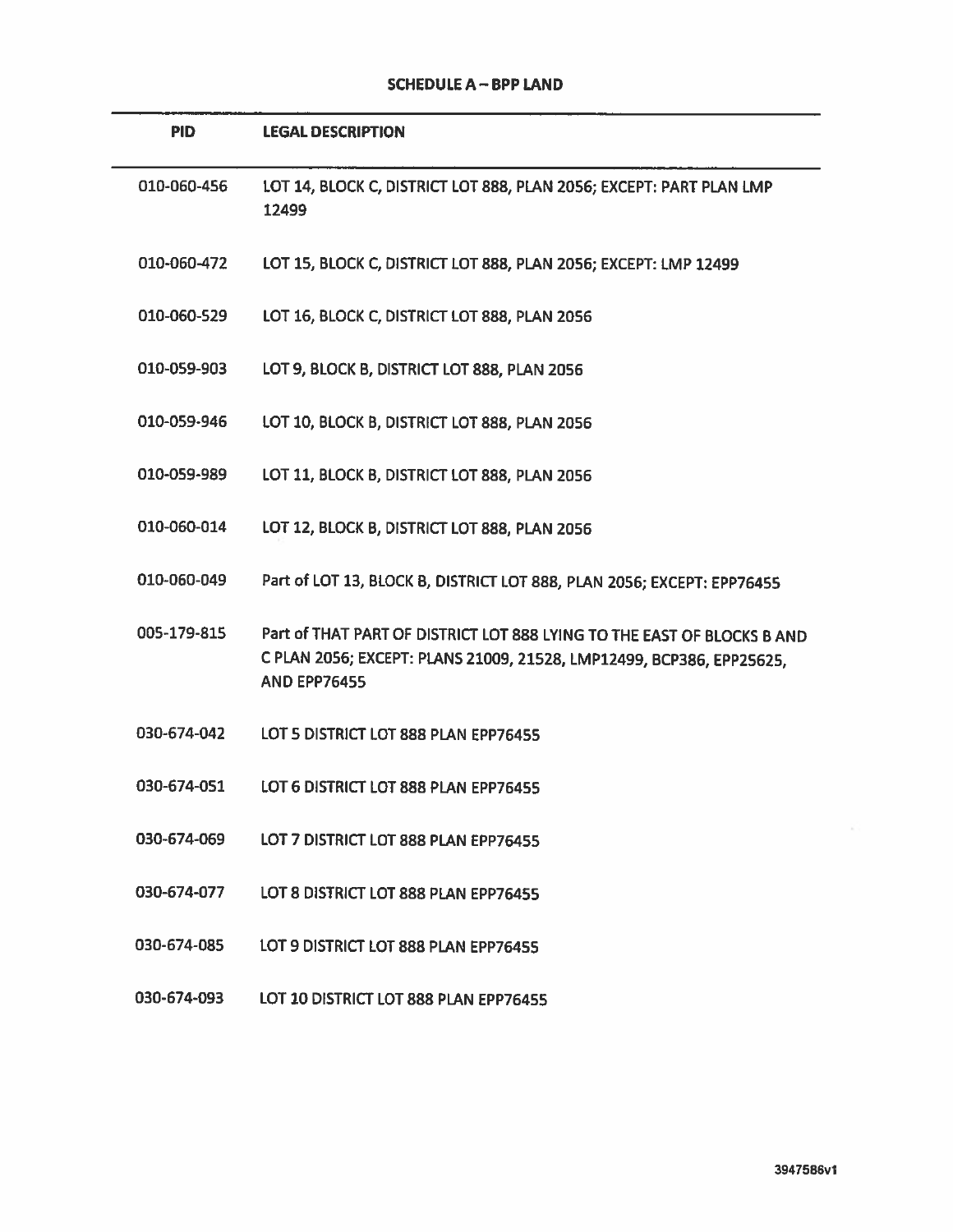#### SCHEDULE B

#### AMENITIES AND FEATURES OF THE DEVELOPMENT

(References to Areas are references to areas set out on Schedule Bi.)

- 1. 1. Dedication or grant of <sup>a</sup> statutory right of way, as determined by the District and the Owners, acting reasonably, to the District of open space as described in the Rodgers Creek Area Development Plan Overview Report dated March 7, 2008 (the "Report"), upon each internal subdivision within Area 5 or Area 6 containing such open space.
- 2. \$7.64 million to be paid to the District for deposit to <sup>a</sup> District reserve, to be paid as follows:
	- (a) \$2.5 million prior to the issuance of <sup>a</sup> building permit authorizing the construction of the 245<sup>th</sup> dwelling unit on the Land that encompass all of the CD-3 zoning bylaw (Areas 1 through 6) to be paid to the District for deposit to <sup>a</sup> District reserve fund to be used for amenity projects determined by Council which may include but are not limited to McGavin Field, community arts and culture facilities elsewhere in the District, a fire hall and associated equipment, a childcare facility, transportation improvements within Rodgers Creek or the future Cypress Village, or over-sizing of storm water division works in the District;
	- (b) \$3,068,600 prior to the final approval of zoning bylaw adoption to be paid to the District for deposit to <sup>a</sup> District reserve fund;
	- (c) \$71,400 prior to the final approval of zoning bylaw adoption to paid to the District for deposit to the Public Art Reserve Fund;
	- (d) \$1 million prior to the issuance of the Phase 2 Subdivision of Area <sup>6</sup> and no later than December 16, <sup>2021</sup> to be paid to the District for deposit to <sup>a</sup> District reserve fund;
	- (e) \$1 million prior to the issuance of the Subdivision of Area Sand no later than July 20, <sup>2020</sup> to be paid to the District for deposit to <sup>a</sup> District reserve fund.
- 3. \$500,000 for the restoration and enhancement of environmentally sensitive areas within the Land or in the vicinity of the Land, other than the mitigation of development impacts associated with the building of bridges and the installation of culverts as described in the Report. The selection of areas to be restored and enhanced and the timing if the work shall, subject to the limitation set out in this section 3, be in the sole discretion of the District. Alternatively, with the approval of the District, allocate the \$500,000 to initiate <sup>a</sup> West Vancouver Environmental Endowment Fund to be administered by the West Vancouver Foundation, to provide annuities for District-wide Environmental enhancement and improvement projects, through <sup>a</sup> granting process.
- 4. \$2 million in-kind contribution for the installation of lights along the Mountain Paths in Areas Sand <sup>6</sup> from Chippendale Road to the future Cypress Village site as well as the widening of the Upper Mountain Path to <sup>a</sup> 3.Om paved surface and construction of <sup>a</sup> trestle structure spanning Cave Creek and Cave Creek Far East, prior to the issuance of building permits in respect of Area <sup>S</sup> for more than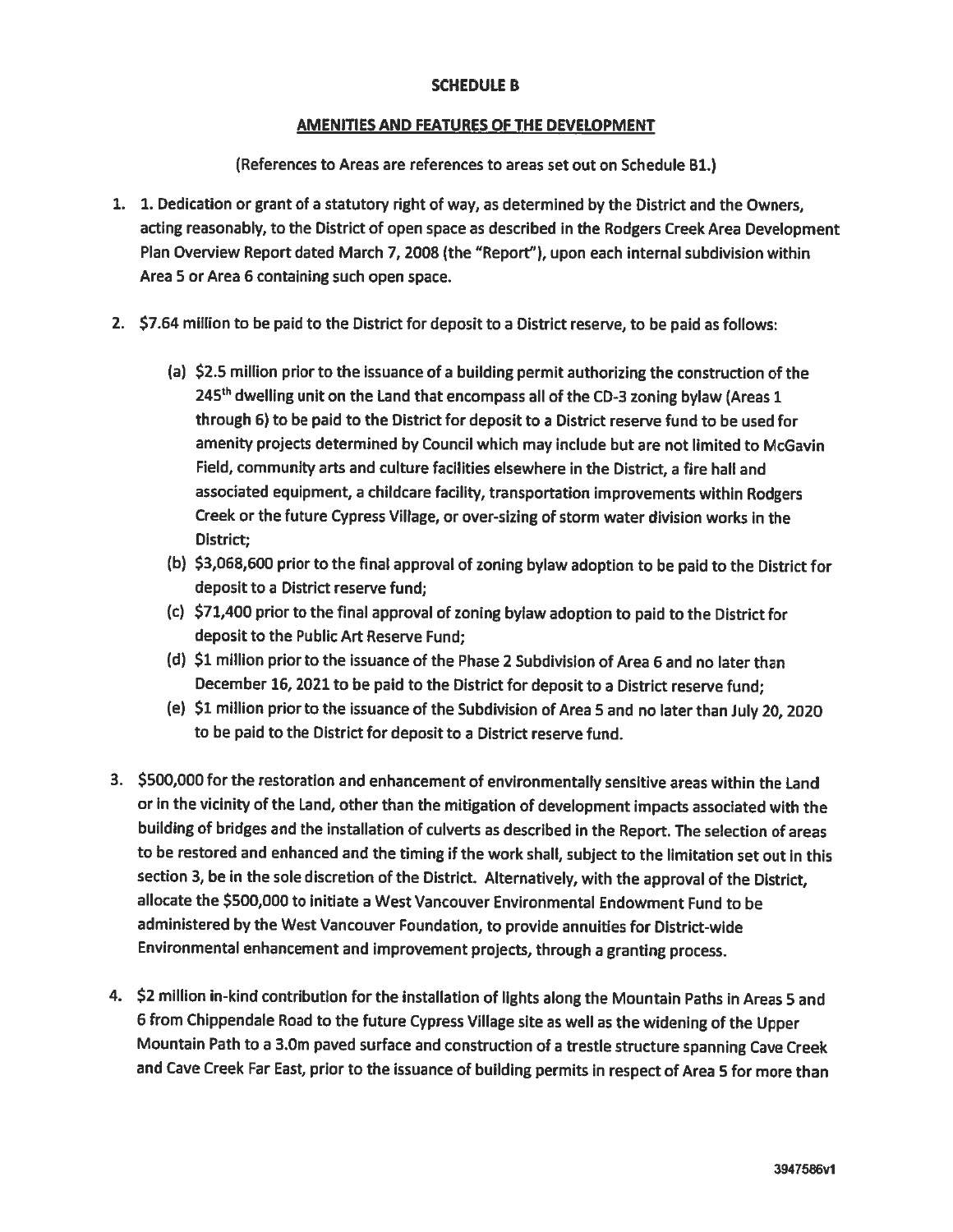25% of the dwelling units permitted in that area or prior to the issuance of building permits in respect of Area <sup>6</sup> for more than 22% of the dwelling units permitted in that area.

- 5. Dedication to the District as highway or park land, or if so determined by the District and the Owners, acting reasonably, granting to the District of <sup>a</sup> statutory right of way for, and in either case the construction of, the Mountain Path as described in the Rodgers Creek Area Development Plan Overview Report dated March 7, 2008, at the time of development of each portion of the Land through which the Mountain Path passes, except that:
	- (a) the portion of the Mountain Path connecting Area S to McGavin Field must be provided, subject to securing approvals from the Ministry of Transportation, prior to the issuance of building permits in respect of Area <sup>S</sup> for more than 25% of the dwelling units permitted in that area, and
	- (b) the portion of upper Mountain Path west of Area <sup>6</sup> must be provided prior to the issuance of building permits in respect of Area <sup>6</sup> for more than 22% of the dwelling units permitted in that area.
- 6. The Owners agree to participate in District-led ongoing discussions, in collaboration with trails users, to identify locations for permanent recreational trails on private property (including mountain bike trails), to be secured by <sup>a</sup> statutory right of way in favour of the District or other possible mechanisms.
- 7. Road works in excess of ordinary District standards:
	- (a) Enhancement of the design and construction of all roads and lanes constructed on the Land to the standard described in the Rodgers Creek Area Development Plan Overview Report dated March 7, 2008, including traffic calming measures on the portion of Chippendale Road between Marr Creek and the forested section of the Mountain Path, as each portion of the road and lane network is constructed to serve portions of the Land being developed.
- 8. Construction of <sup>a</sup> purpose built rental apartment building on Proposed Lot <sup>12</sup> of Area <sup>6</sup> as shown in Schedule B2.
- 9. Securing Lot 11, District Lot 888, Group 1, New Westminster District, Plan EPP76455, PID 030-674-107, for the use of <sup>a</sup> purpose built rental apartment building to <sup>a</sup> maximum of <sup>12</sup> storeys.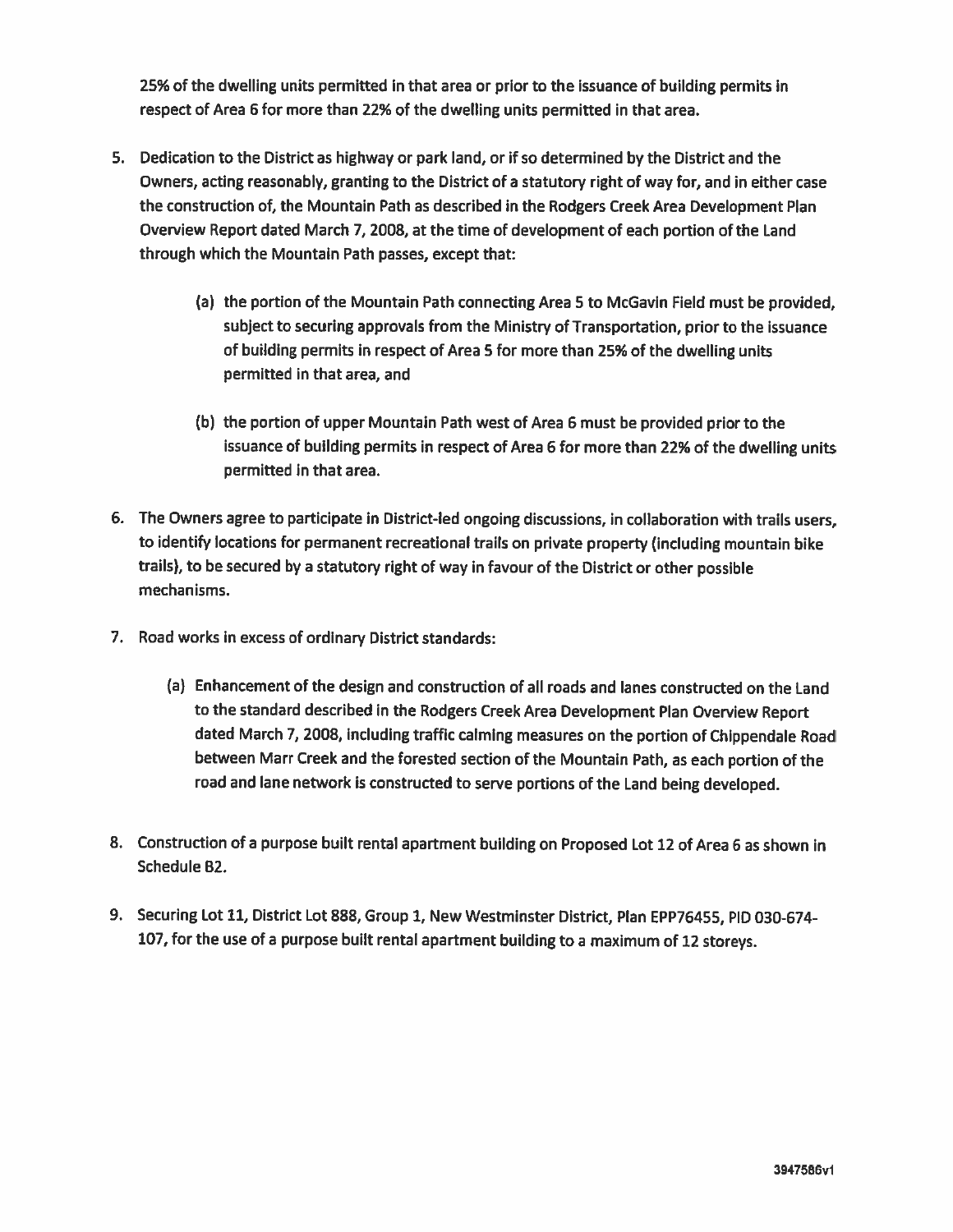#### SCHEDULE B1



#### SCHEDULE B2

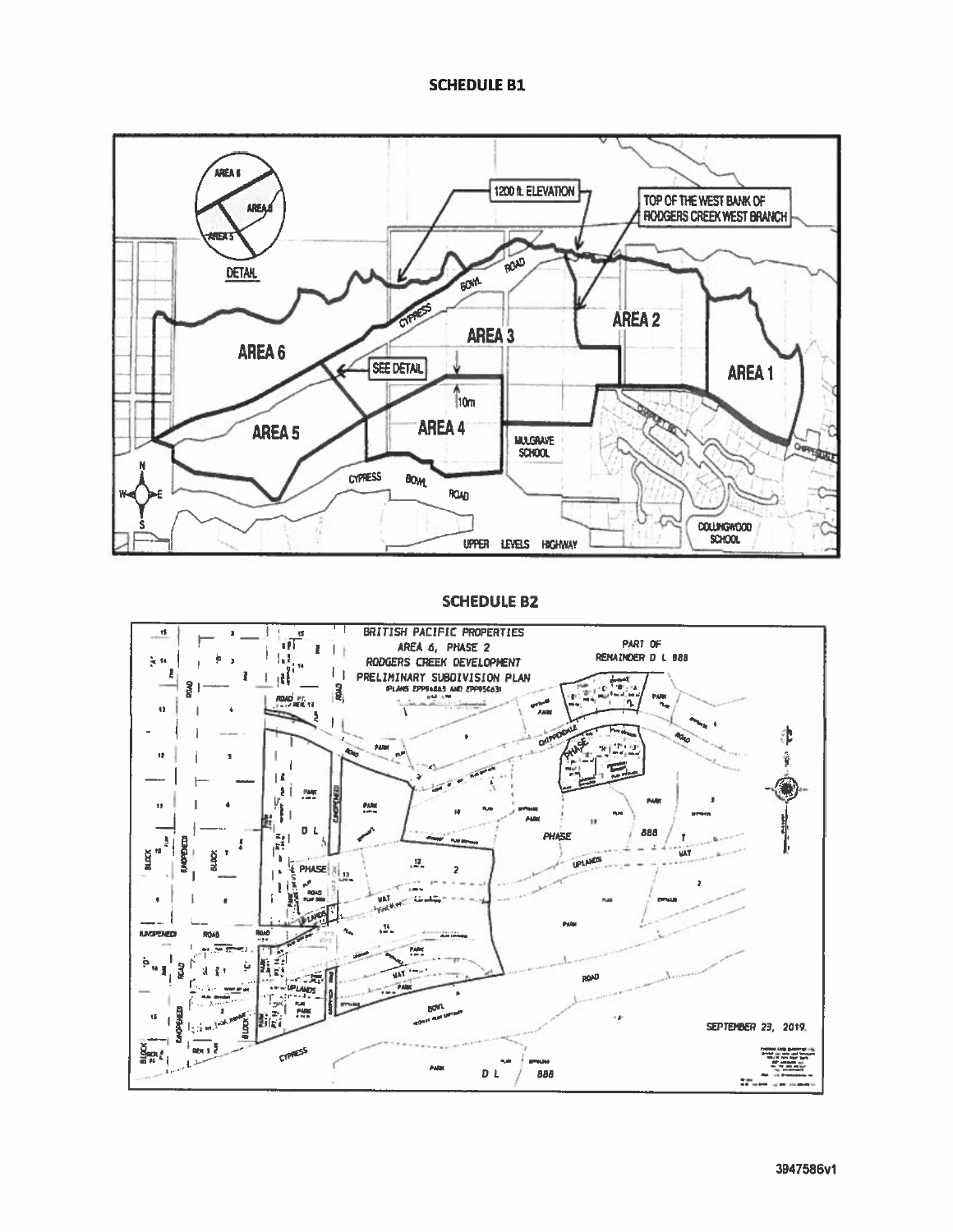#### SCHEDULE C

#### GREEN BUILDING. SUSTAINABLE TRANSPORTATION AND ADAPTABLE HOUSING STRATEGY

The landowners have committed to <sup>a</sup> Strategy that reduces GHGs, provides alternate transportation options and delivers adaptable housing. This strategy includes the following.

#### Green House Gas Reduction

- Use on-site carbon-free (e.g. electric) thermal energy and domestic hot water systems in all Part 3 strata title buildings.
- Use on-site carbon-free (e.g. electric) or lower-carbon (e.g. air source heat pump) thermal energy systems in all Part 9 buildings.

#### Electric Vehicles and Bicycle Storage

- Include <sup>a</sup> labeled and energized outlet capable of providing <sup>a</sup> minimum of Level 2 electric vehicle (EV) charging as defined by SAE International's J1772 standard for all residential parking spaces in Part 3 buildings, excluding visitor parking spaces, and for all residential units in Part 9 buildings Any energy managemen<sup>t</sup> system that controls the rate and timing of EV charging shall be certified to be sufficient for this purpose.
- Provide <sup>a</sup> minimum of one secure bicycle parking space per bedroom. Bicycle parking spaces should be not less than 0.6 metre width and 1.8 metre length with appropriate surface, clearance, labeling and security. They should be conveniently located in <sup>a</sup> common area at the level of grade or at the first level of vehicle parking above or beneath grade.

#### Adaptable Housing

<sup>20</sup> percen<sup>t</sup> of all units in Part <sup>3</sup> Apartment Buildings shall comply with the following Adaptable Design Guidelines:

#### A. Drawings:

Architectural drawings must include the following:

- Project Summary Sheet with list of adaptable design elements indicated in these Design **Guidelines**
- Notations on drawings to label each adaptable unit
- Unit <sup>p</sup>lans prepare<sup>d</sup> at scale per DWV requirement

#### B. Design Elements:

- 1. Building Access:
	- a) Outside stairs maximum degree of colour contrast on nosing of each stair
	- b) Curb cuts have tactile and visual cues
	- c) Unobstructed access to main building entrances from street/sidewalks (excluding Cluster Homes and Townhouses)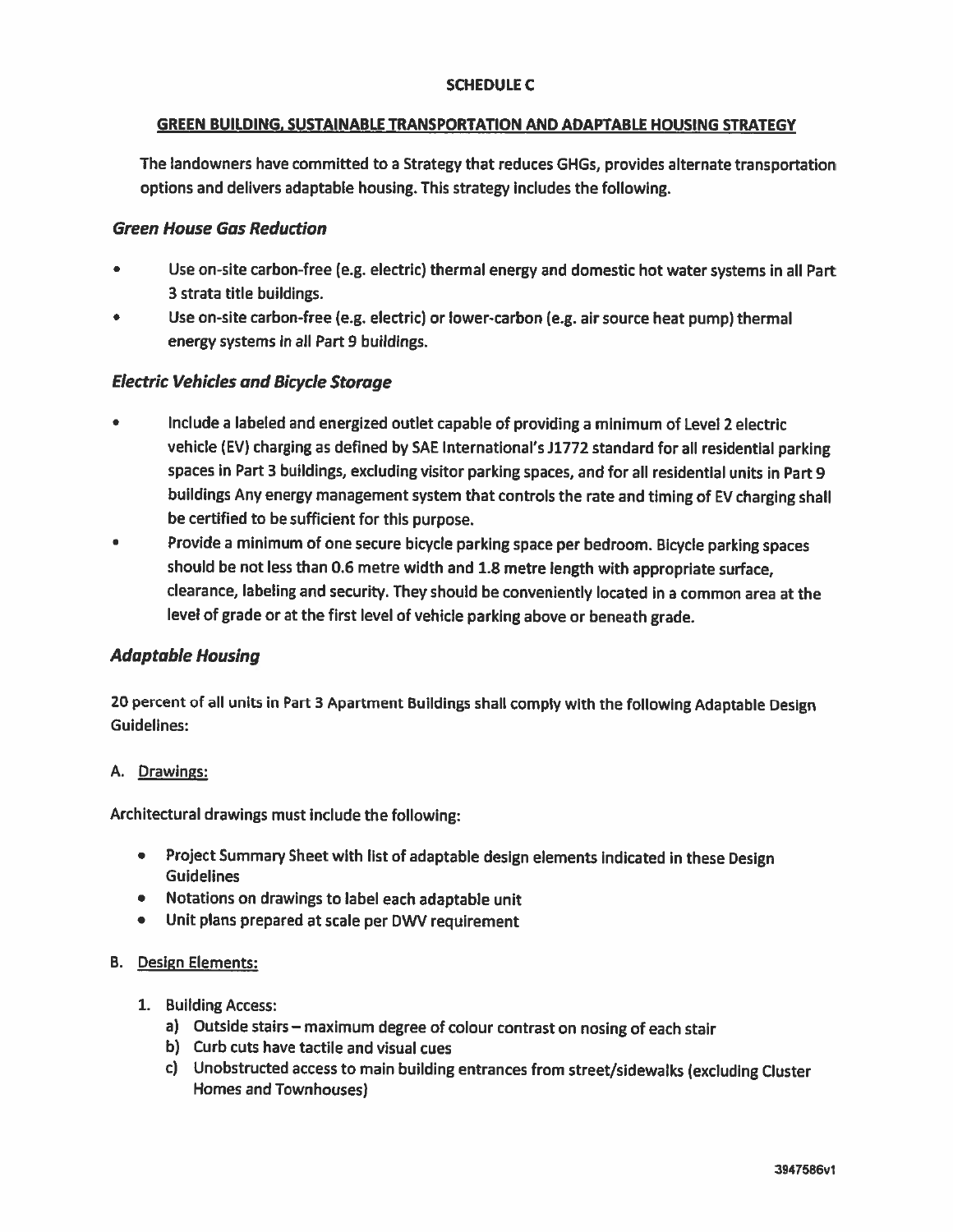- d) Unobstructed internal access:
- e) From parking levels containing accessible parking (5' or 1520mm corridors; 2' or 610mm clear wall space adjacent to door latch)
- f) Garbage and recycling receptacles and storage lockers
- g) No stairs within building circulation including corridors on residential levels
- h) Accessible storage lockers for each accessible unit
- i) Canopy over main building entrances (3' or 915mm) and enterphone
- j) Provide automatic door opener for at least one building entry door at ground level as well as doors leading into the building on each underground parkade level where disability parking is provided
- k) 3' or 915mm building and suite entry doors
- I) Flush thresholds throughout the building (maximum  $1/2$ " or 13mm height) see item 6 b) for patios and balconies
- m) Acces5ible building enterphone, call buttons and, where provided, suite door bells
- 2. Common Areas:
	- a) Accessible mailboxes for all AD Level <sup>2</sup> units, and 5' or 1520mm turning radius in front
- 3. Circulation:
	- a) Corridors minimum 4' or 1220mm wide (except for service access areas)
	- b) Provide 5' or 1520mm turning radius inside and outside the entry corridor of each dwelling unit
- 4. Suite Circulation:
	- a) Provide wiring for an automatic door opener for the suite entry door
- 5. Doors:
	- a) Minimum one bathroom, minimum one bedroom and storage room doors 2'-lO" or 860mm clear opening"
- 6. Patios and Balconies:
	- a) Minimum one door 2'- 10" or 860mm clear door opening
	- b) Minimum one patio or balcony doorsill with maximum  $1/2$ " or 13mm vertical step at threshold or approve alternative accessibility measure.
- 7. Windows:
	- a) Opening mechanism maximum 46" or 1168mm above floor (provide notation on window schedule)
	- b) Provide minimum 6' or 1800mm horizontal windows in living room, dining room and minimum one bedroom where sills are not more than 2'- 6" or 750mm above the floor
- 8. Kitchen:
	- a) Continuous counter between sink and stove, except where sink is in <sup>a</sup> kitchen island.
- 9. Min. One Bathroom:
	- a) Toilet located adjacent to wall (min 3' or 915mm length)
	- b) Provide turning radius within bathroom (may result from removal of vanity cabinet)
	- c) 3' or 915mm clearance along full length of tub
	- d) Tub control valve <sup>p</sup>laced at outer edge of tub, with tub spout remaining in central position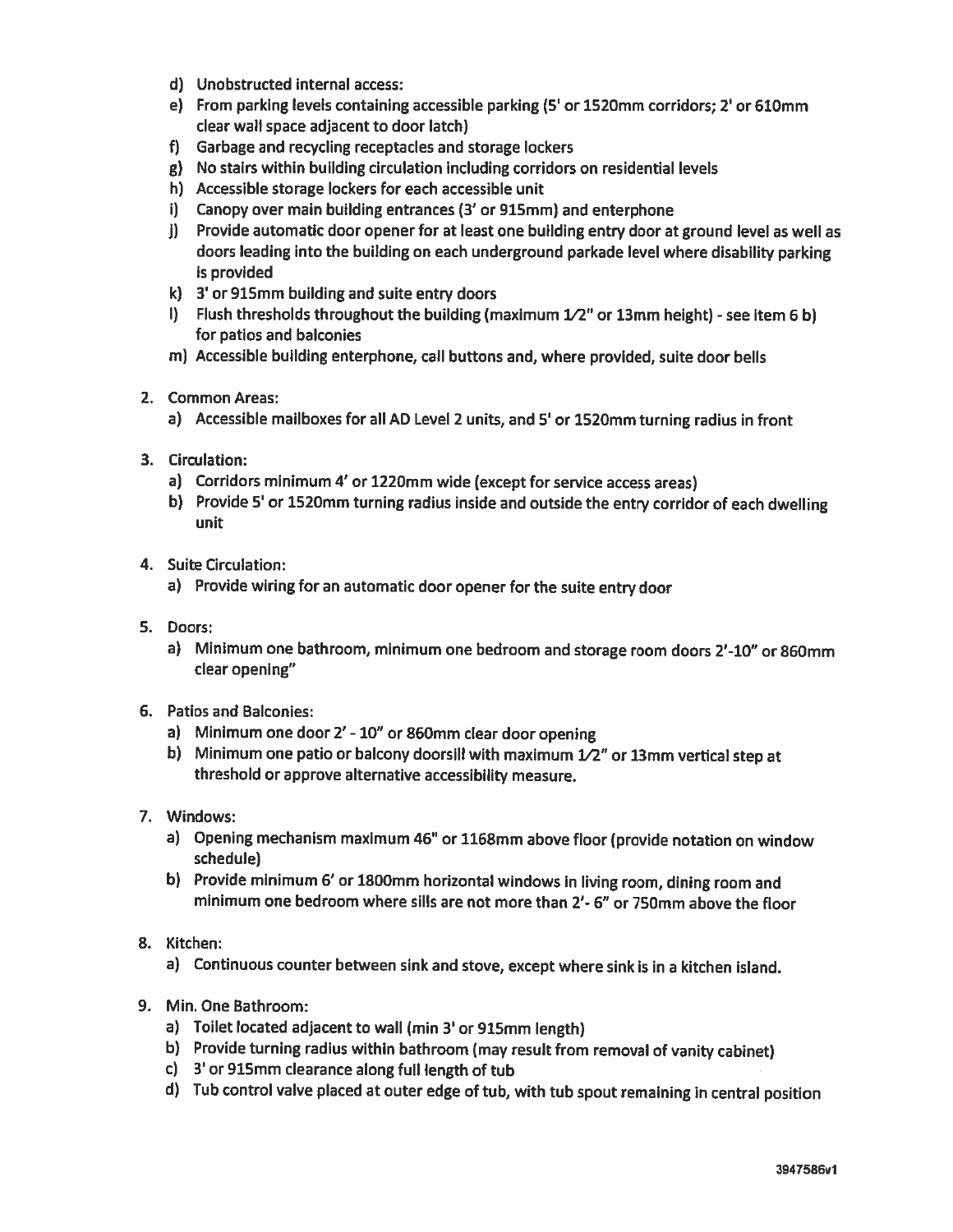e) Accessible storage

#### 10. Parking:

| <b>Total Required Parking</b><br><b>Spaces</b> | <b>Required number of Disability</b><br>Parking Spaces to be provided<br>for Adaptable Design Dwelling<br><b>Units</b> |
|------------------------------------------------|------------------------------------------------------------------------------------------------------------------------|
| $1 - 25$                                       | 1                                                                                                                      |
| $26 - 50$                                      | 2                                                                                                                      |
| $51 - 100$                                     | 3                                                                                                                      |
| $101 - 150$                                    | 4                                                                                                                      |
| $151 - 200$                                    | 5                                                                                                                      |
| $201 - 250$                                    | 6                                                                                                                      |
| $251 - 300$                                    | 7                                                                                                                      |
| $301 - 350$                                    | 8                                                                                                                      |
| $351 - 400$                                    | 9                                                                                                                      |
| 401 - 450                                      | 10                                                                                                                     |

#### C. Fixtures and Finishes:

- 1. Basic:
	- a) Easy to read building address numbers (min. 4" or 100mm high in contrasting colours)
	- b) Good lighting levels outside and inside main building entries and suite entries
	- c) No polished finish on building entry flooring
	- d) Except for pocket doors, sliding doors, or doors equipped with openers, lever door handles are required on all doors (provide notation on door schedule)
	- e) Signage throughout common areas has well contrasted colours
	- f) Elevators have well contrasted control buttons
- 2. Circulation:
	- a) Slip resistant flooring
- 3. Building Meeting & Amenity Rooms:
	- a) Provide finishes and materials to absorb sound and decrease echoes
- 4. Unit Entries:
	- a) Door handle at 40" or 1000mm above the floor, with deadbolts <sup>p</sup>laced immediately above or below except where fixture incorporates the deadbolt
- 5. Unit Flooring:
	- a) Non-slip flooring in kitchen and minimum one bathroom
	- b) High density, low level loop carpet and underlay maximum  $1/2$ " or 13mm height
- 6. Patios and Balconies:
	- a) Outdoor light fixture provided
	- b) Electrical outlet provided
- 7. Electrical: